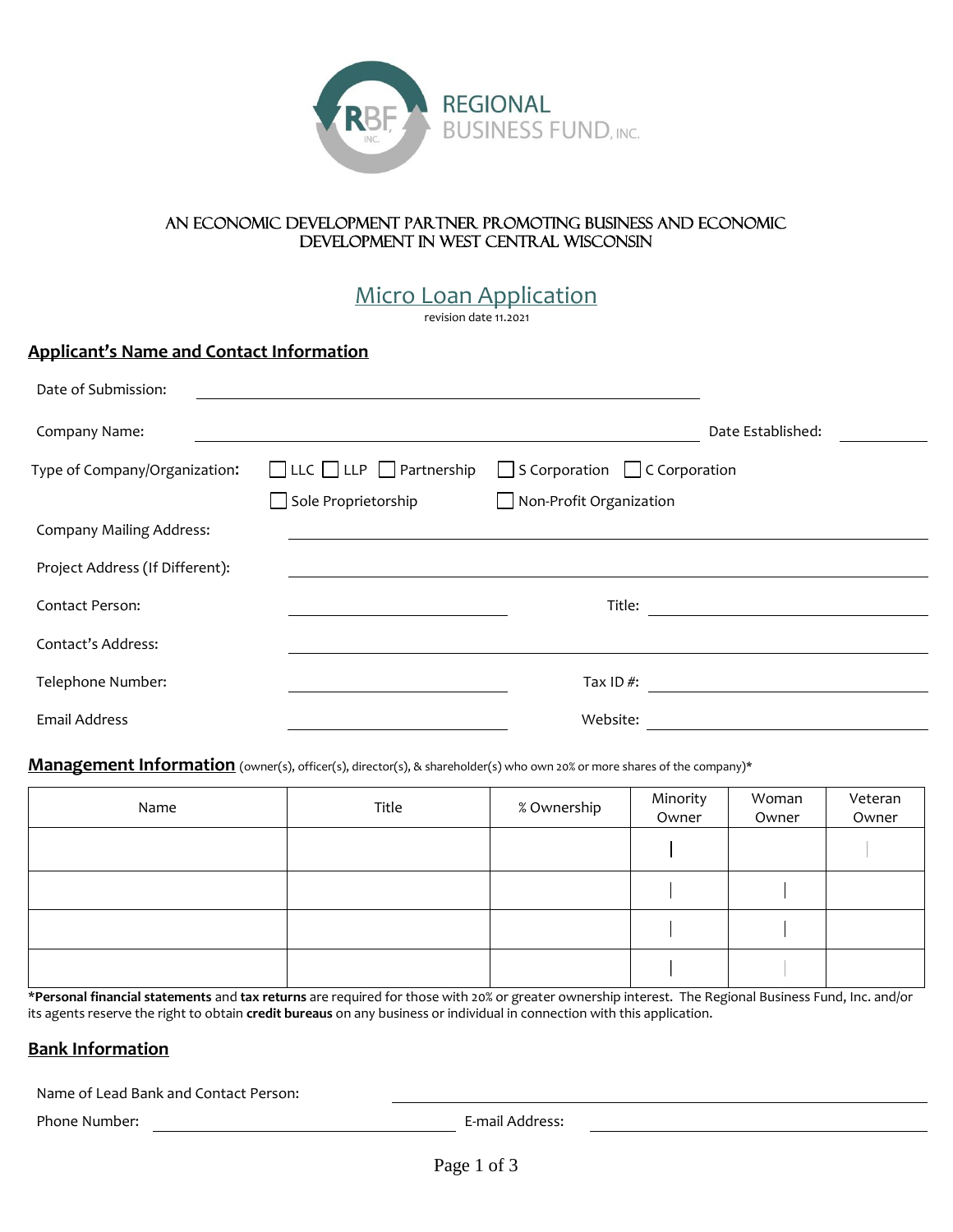## **Micro Loan Amount and Terms Requested**

| Amount of Loan:  | Use of Funds: |  |
|------------------|---------------|--|
| Repayment Terms: |               |  |

## **Anticipated Uses and Sources of All Project Funds**

Sources include the loan you are requesting from the RBF, Inc. plus any other financing that will go into the project, including but not limited to bank financing and owner cash. Uses include equipment purchases, working capital, construction costs, etc. The total sources must equal the total uses.

| Source(s) | Amount (\$) |
|-----------|-------------|
|           |             |
|           |             |
|           |             |
| Total:    |             |

| Source(s) | Amount (\$) | Use(s) | Amount (\$) |
|-----------|-------------|--------|-------------|
|           |             |        |             |
|           |             |        |             |
|           |             |        |             |
| Total:    |             | Total: |             |

## **Existing and Projected Employment**

| <b>Number of Existing Employees</b> |           | <b>Projected Job Creation</b> |            |      |          |      |          |                      |
|-------------------------------------|-----------|-------------------------------|------------|------|----------|------|----------|----------------------|
|                                     |           |                               |            |      | Year One |      | Year Two |                      |
|                                     |           |                               |            | Full | Part     | Full | Part     |                      |
| <b>Full Time</b>                    | Part Time | Women                         | Minorities | Time | Time     | Time | Time     | <b>Total Created</b> |
|                                     |           |                               |            |      |          |      |          | 0                    |

## **THE FOLLOWING EXHIBITS MUST BE COMPLETED WHERE APPLICABLE AND INCLUDED AS PART OF YOUR APPLICATION.** *The RBF, Inc.*

*reserves the right to request additional information above and beyond this list.* 

 $\Box$  Business Plan. At a minimum this should include

 $\lceil$  a brief business description and company history;

a project summary;

a discussion of the business industry, sales, markets and competition; and

a summary of all those listed under "Management".

 $\Box$  Business Tax return and balance sheet/profit and loss statement for the last two years and for an interim period less than ninety days from date of application with schedule of business debt.

Balance sheet/profit and loss statement projections for two years from date of application.

 Personal financial statement of principal owners and first two pages of most recent income tax return (all owners with 20% or more ownership).

**Note: If you do not currently have a Comprehensive Business Plan, the following may be of assistance:** 

- **County Economic Development Corporation**
- **Small Business Development Centers**
- **SCORE**

**Example forms, including income statements, balance sheets, personal financial statements and business plans can be found at [www.score.org/template\\_gallery.html.](http://www.score.org/template_gallery.html)**